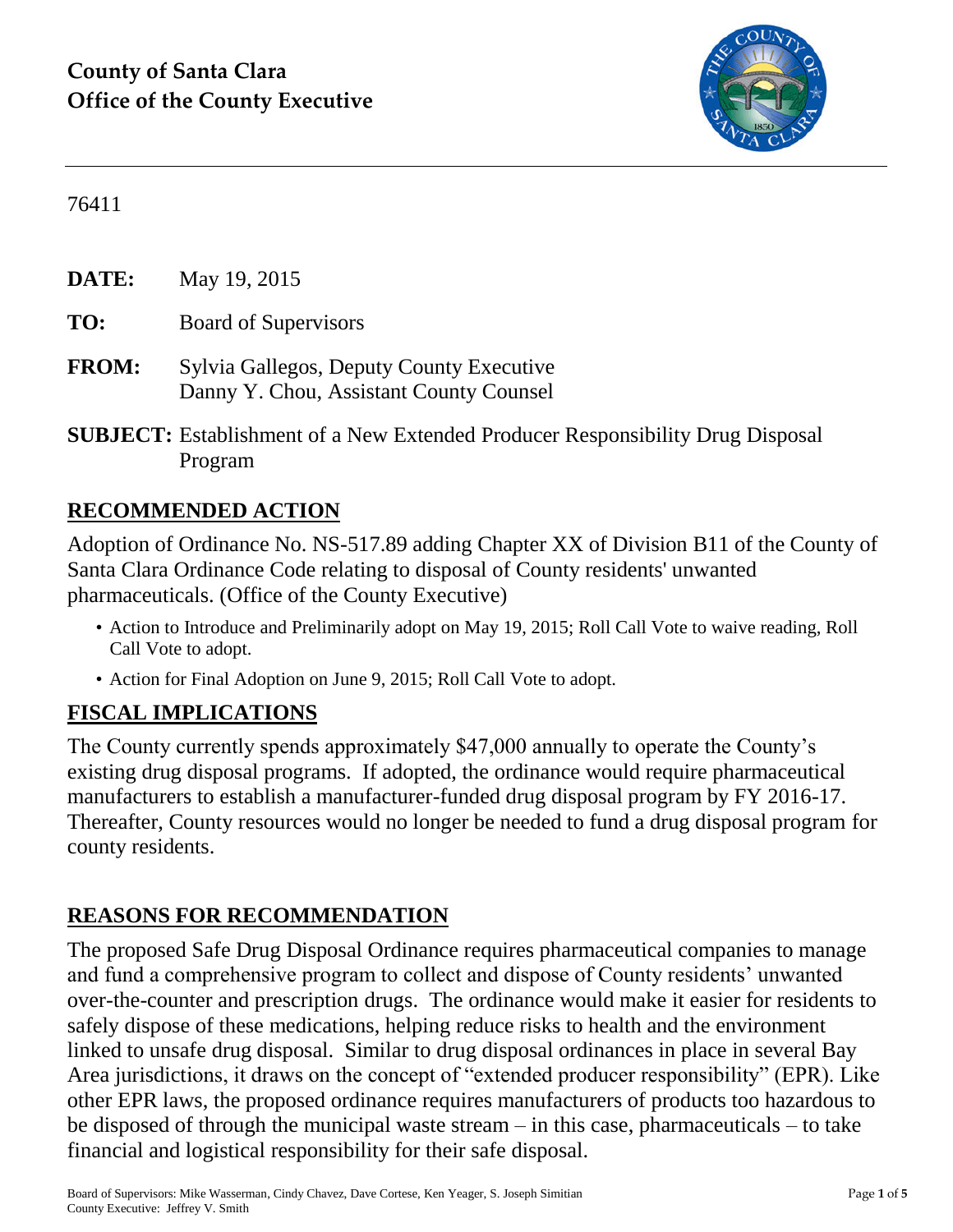### **Health and Environmental Risks of Unsafe Drug Disposal**

Americans take more medications today than they have at any other time in history. Close to half of the U.S. population takes at least one prescription drug and about forty percent of adults age 65 and older take *five* or more. Thirty five percent of adults use non-prescription medications on a regular basis, and that use continues to rise as more drugs become available over-the-counter. Increased use means increased amounts of medications stored in the home, including drugs that cause serious harm when used incorrectly, ingested accidentally, or intentionally abused. Over 9,000 young children are hospitalized each year, for example, after ingesting another person's prescription drugs. Nearly one in five teens report having used prescription medicines to get high and many report easy access to drugs in home medicine cabinets. At the same time, overdoses from prescription medicines, particularly opioid painkillers, cause more deaths than heroin and cocaine combined; according to the Centers for Disease Control and Prevention, the United States is in the midst of a prescription painkiller overdose epidemic. Abuse of non-prescription drugs, such as, cough and cold medication is also common; as a result, pharmacies are now required to restrict the sale of some of these medications.

Although these hazards can be reduced through removal of unwanted medications from homes, few options for safe and convenient disposal exist in most communities, including throughout the county. As a result, drugs are frequently left in homes where they may be misused or abused, or are flushed down sinks or toilets where they create significant environmental risks, particularly to water quality. Medications flushed down the drain or toilet are not removed by sewage treatment plants and therefore flow with treated wastewater out into the Bay and local waterways. Numerous studies have shown that pharmaceutical compounds in surface waters can harm aquatic organisms, such as, fish; some also indicate that these compounds may encourage growth of antibiotic-resistant bacteria. Throwing drugs in the trash makes them more accessible to children or pets, and creates a risk of diversion, especially of controlled substances. Furthermore, medications that enter landfills can lead to water contamination: they may pass into landfill leachate, which in older, unlined landfills can filter into water tables, and in newer landfills is typically pumped off to waste water treatment plants and, once treated, into the Bay and local waterways.

## **The County's Existing Drug Disposal Program**

Concerned about potential misuse or diversion of drugs as well as environmental harms, in 2008 the Board of Supervisors approved funding for a safe disposal program for county residents' unwanted drugs. Today, the program consists of 13 secure drop boxes where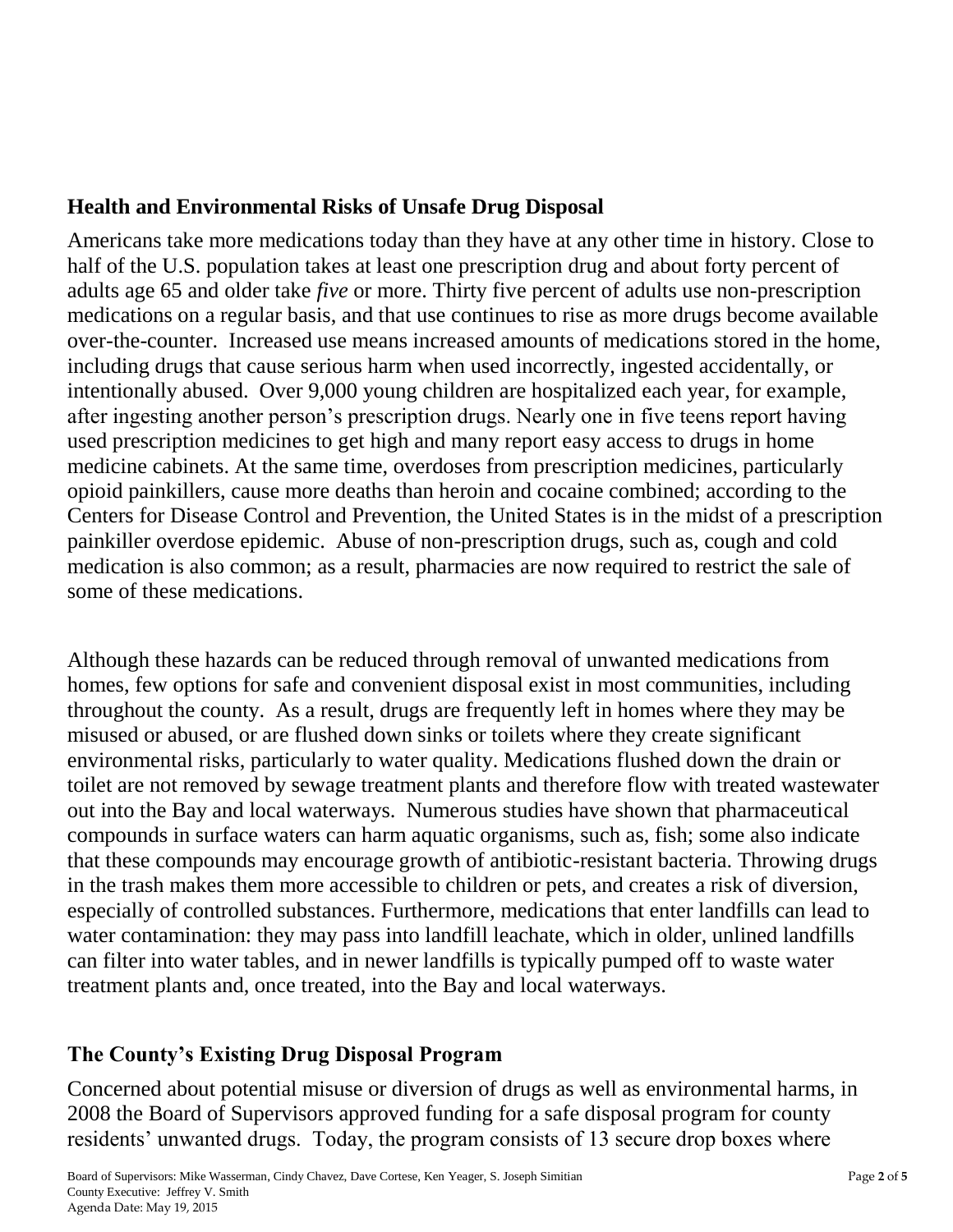residents can discard their drugs at no charge, 10 at pharmacies within the Santa Clara Valley Medical Center system and three at Sherriff's office locations. The County's Household Hazardous Waste Program also collects residents' unwanted medications at two drop off sites, but are prohibited by law from accepting controlled substances. Annually, these programs collect approximately 35,000 pounds of drugs. While they provide a valuable and necessary service, they reflect a growing burden on local governments to create productspecific disposal programs to keep toxic or dangerous products out of the normal waste stream.

In the past year, the County's drug disposal programs cost over \$47,000. These funds cover labor costs and transportation to a solid waste incinerator, but do not to enable the promotion needed to adequately raise public awareness of the program. Moreover, the program's 15 locations are insufficient to allow the county's 1.86 million residents to conveniently dispose of medications. Funding limitations keep the program from expanding. As a result, the disposal program likely only captures a fraction of residents' unused medications, and therefore fails to comprehensively reduce health and environmental risks associated with unsafe drug disposal.

#### **Extended Producer Responsibility Drug Disposal Programs**

In several other countries, including France, Spain, Mexico, and parts of Canada, drug companies themselves manage and pay for drop box disposal systems for unwanted household pharmaceuticals. These drug company-funded programs are based on the concept of "Extended Producer Responsibility" or "EPR," which places responsibility on product manufacturers for managing specialized disposal of toxic or environmentally harmful products, rather than depending on governments to do so. Putting manufacturers in charge of the disposal management of their products increases incentives to design or market products with reduced disposal costs and fewer environmental and health risks. California has enacted EPR laws for paint, mercury thermostat, carpet, and mattress disposal. Although California lacks statewide EPR legislation regarding drug disposal, several jurisdictions – Alameda County, San Mateo County, and the City and County of San Francisco – have recently adopted EPR ordinances requiring drug companies to operate safe drug disposal programs for local residents.

#### **The Proposed Safe Drug Disposal Ordinance**

The proposed Safe Drug Disposal Ordinance is similar to the ordinances in these other Bay Area jurisdictions. If enacted, within one year, pharmaceutical companies whose drugs are sold in the county would have to submit a stewardship plan describing how they would operate a safe disposal program to collect and destroy county residents' unwanted prescription and over-the-counter drugs. The County would then have 90 days to review the plan and inform companies of any needed changes.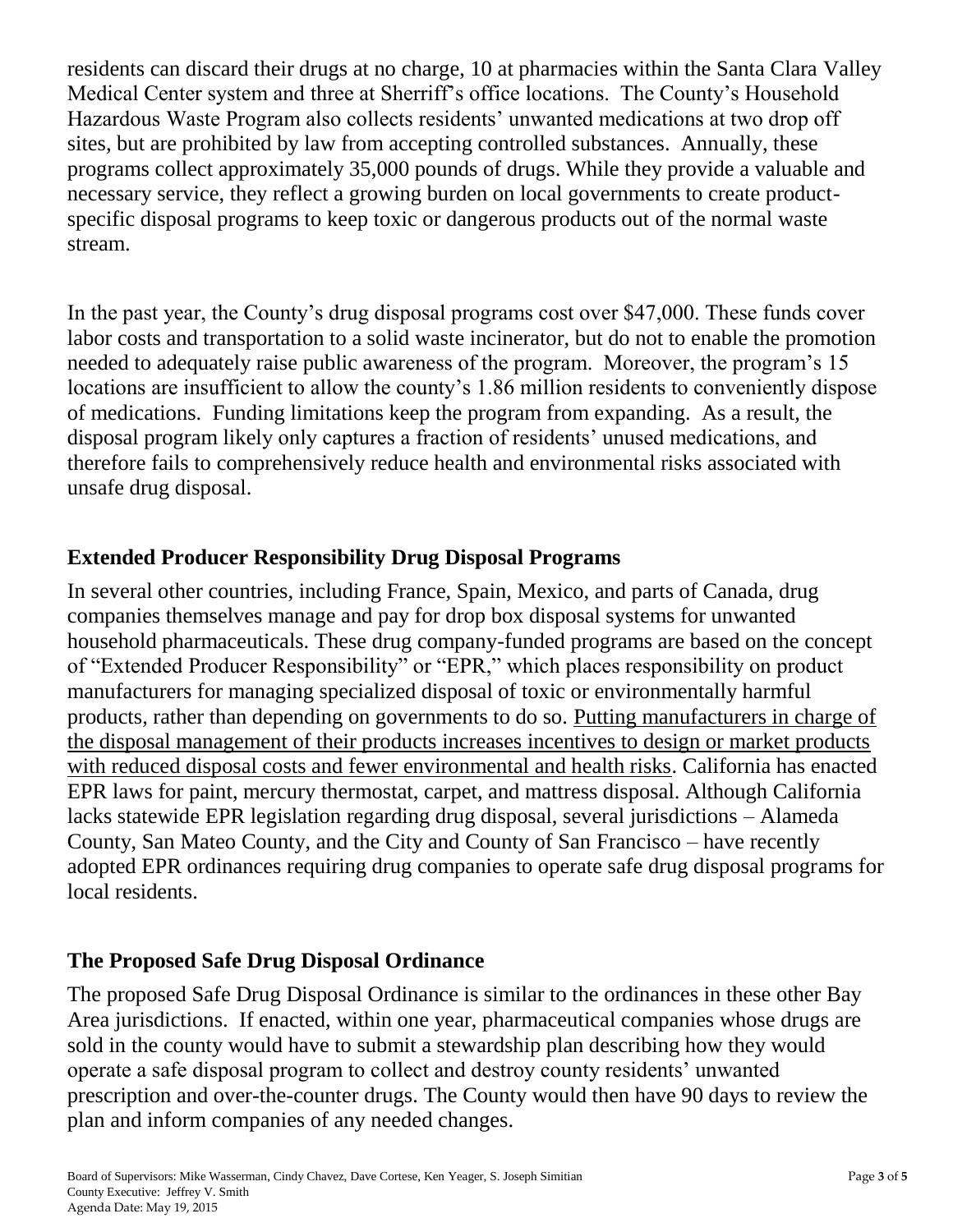Three months after County approval of a Stewardship Plan, pharmaceutical companies must have collection drop boxes in place to allow local residents to dispose of unwanted medications conveniently in retail pharmacies, law enforcement agencies, and other appropriate locations. The proposed ordinance requires drug companies to ensure a minimum of 10 drop boxes in each of the county's five supervisorial districts, and, countywide, at least one drop box for every 20,000 residents. Drug companies would also be required to hold periodic public drug collection events and provide pre-paid envelopes to homebound and disabled residents for mail-in disposal. Collected drugs would be securely transported to and destroyed at a permitted waste disposal facility, in compliance with state and federal law.

To raise public awareness of disposal opportunities, participating drug companies would provide information about the program through a multi-lingual website and toll-free phone number. Informational materials about drop off locations would be distributed to retail pharmacies and health care providers within the county. Drug companies would pay for all program development and operating costs and could not impose a special fee on consumers to recover their costs. Program design and operations would be subject to oversight and enforcement by the County's Consumer and Environmental Protection Agency, and County Counsel and certain organizations could bring legal actions to ensure compliance.

# **CHILD IMPACT**

The recommended action would have a positive impact on children and youth by making it easier for households to dispose of pharmaceuticals, and thereby helping prevent accidental poisonings and recreational use of pharmaceuticals.

# **SENIOR IMPACT**

The recommended action would have a positive impact on seniors by making it easier for households to dispose of pharmaceuticals and thereby helping prevent accidental poisonings and recreational use of pharmaceuticals.

# **SUSTAINABILITY IMPLICATIONS**

The recommended action will have positive environmental sustainability implications by helping reduce discharge of pharmaceutical compounds into waterways and harms to aquatic life.

# **BACKGROUND**

This proposed ordinance was developed pursuant to a December 2013 Board referral directing Administration to develop a drug disposal ordinance similar to one that Alameda County enacted in 2012, which requires drug manufacturers to manage and fund collection